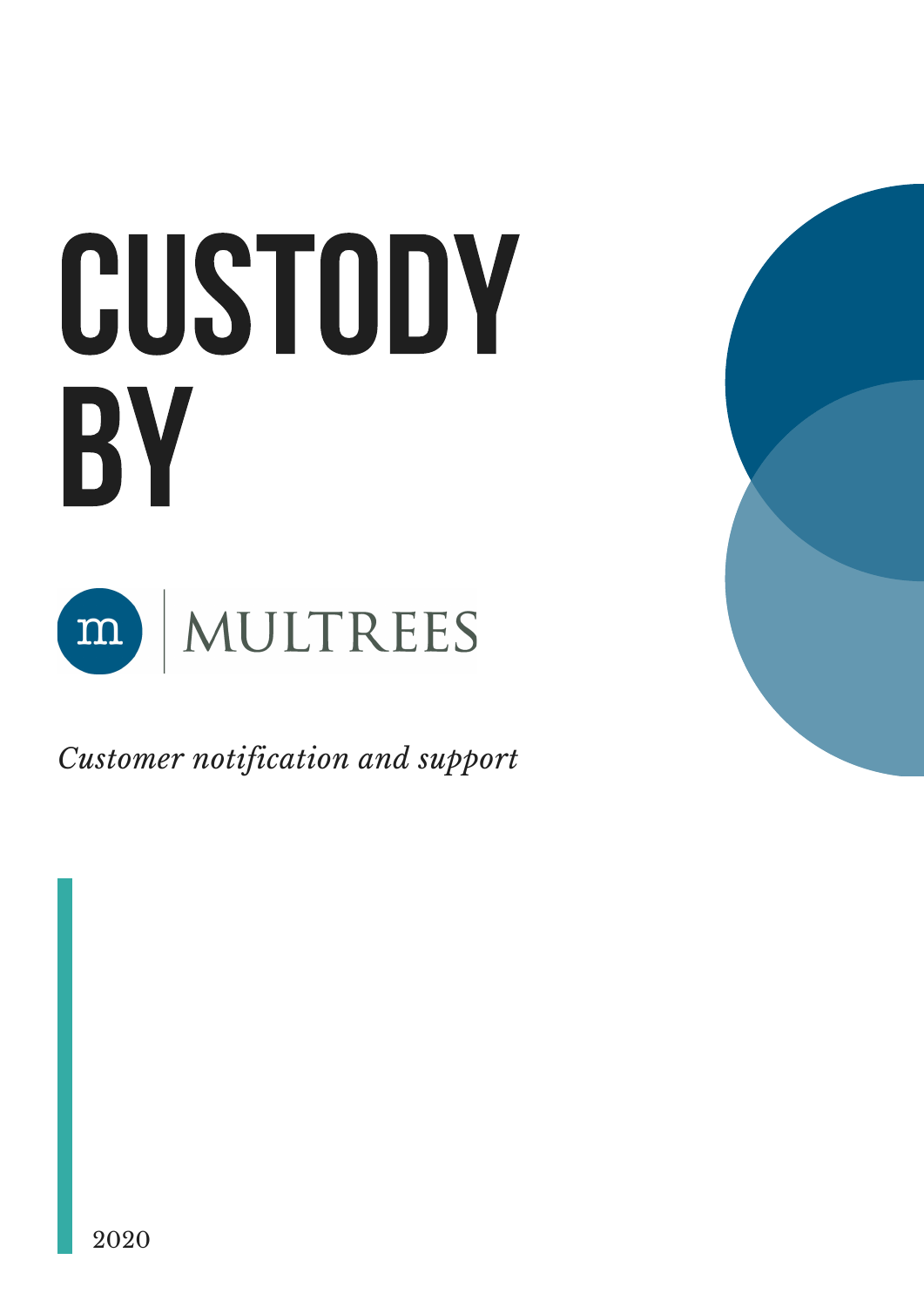# TABLE OF CONTENTS

| 1.  | <b>Important Notification</b>             | $\mathbf 1$   |
|-----|-------------------------------------------|---------------|
| 2.  | Safe Custody of your Assets FAQ           | 3             |
| 3.  | <b>Additional Protections</b>             | 5             |
| 4.  | <b>Multrees' Liability</b>                | 5             |
| 5.  | <b>Customer Liability and Security</b>    | 7             |
| 6.  | <b>Voting Rights</b>                      | 7             |
| 7.  | <b>Provision of Information</b>           | 7             |
| 8.  | <b>Protections Around Pooled Accounts</b> | 8             |
| 9.  | <b>Overseas Jurisdictions</b>             | 8             |
| 10. | Instructions                              | 9             |
| 11. | <b>Rights of Lien and Set Off</b>         | 9             |
| 12. | Indebtedness                              | 9             |
| 13. | Complaints                                | 10            |
| 14. | <b>Conflicts of Interest Policy</b>       | 10            |
| 15. | <b>Data Protection</b>                    | 10            |
| 16. | Glossary                                  | $\mathbf{11}$ |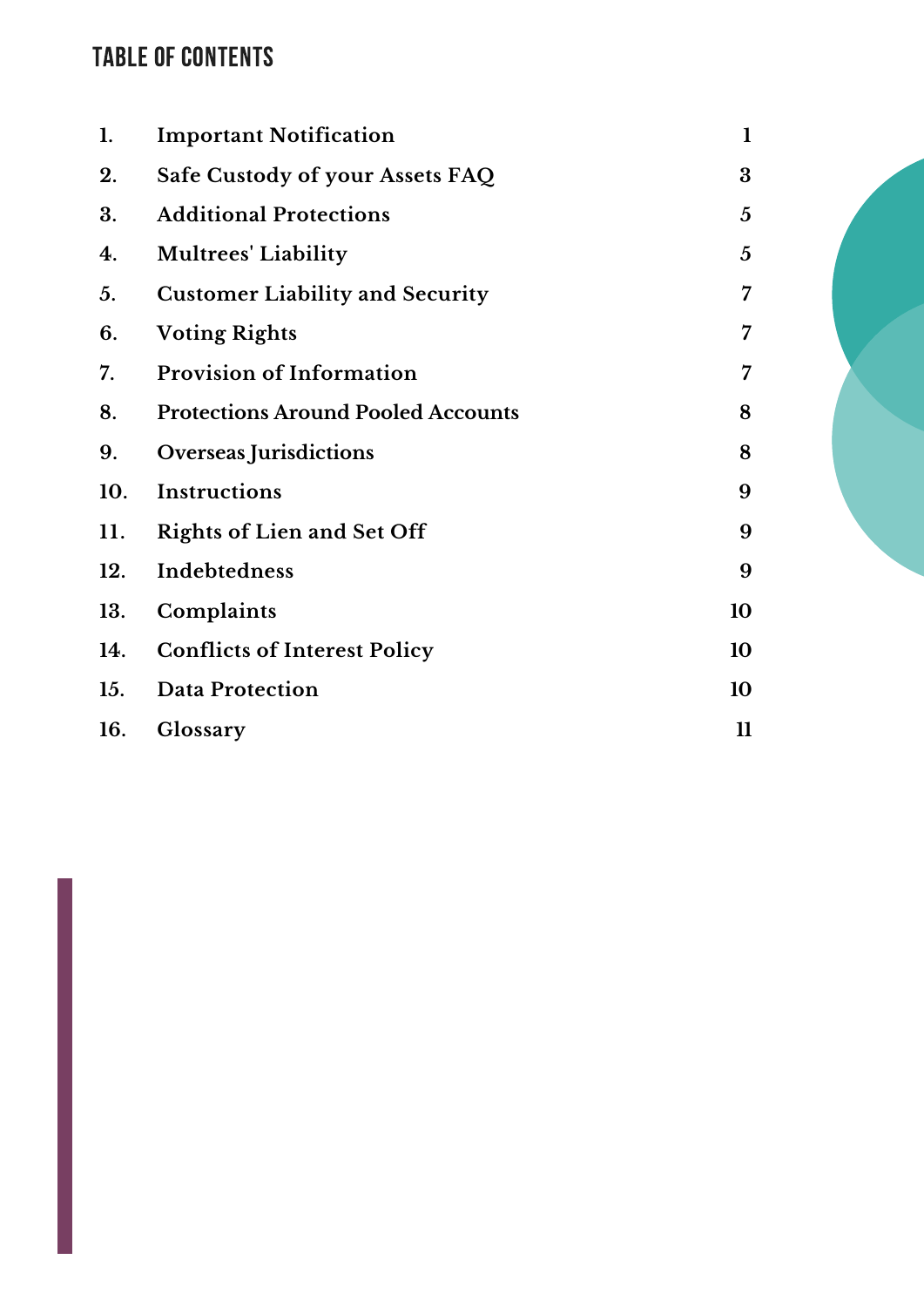# 1. IMPORTANT NOTIFICATION: CUSTODY OF YOUR ASSETS

Your **Investment Adviser (Adviser)** is proposing to appoint **Multrees Investor Services Limited (Multrees)** as custodian of the investment assets it is managing on your behalf.

## **About Multrees?**

Multrees provides services to the clients of Investment Adviser businesses, and does not offer services directly to retail clients. Multrees has provided global custody and related services to Investment Adviser & Family Office businesses since 2010, and now administers over £12 Billion of assets on behalf of over 6000 investor clients across 34,000 investment and cash accounts (figures as at January 2020).

Multrees (registered company number 07225386) is an investment platform providing a range of services to the clients of Investment Adviser businesses. Multrees is authorised and regulated by the **Financial Conduct Authority (FCA)** to provide regulated services, including the provision of global custody and trade execution (FCA firm reference number 526528). The business model employed by Multrees is similar to most stockbrokers, private client investment managers and retail investment platforms operating in the UK.

Multrees' registered office is at One Carter Lane, London EC4V 5AN. Multrees' main operations are conducted from its office at 40 Princes Street, Edinburgh EH2 2BY. Please see the Multrees website for further information: [www.multrees.com](http://www.multrees.com/)

**What safeguards does Multrees provide in respect of my investments and cash ?** The business activities of Multrees are focused solely on the provision of services to support Investment Advisers and clients such as yourself. Multrees views the safeguarding of your investments and cash as a primary purpose, and takes significant measures to ensure the highest standards of security and administrative excellence are applied. Included in the measures taken are the following:

## **Regulatory Compliance**

Following the 2008/9 financial crisis, the UK regulator (FCA) introduced more stringent new requirements to their **Client Assets Sourcebook (CASS or CASS RULES**), creating an important framework of controls and protections for the cash and investment assets of retail investors. Multrees is fully subject to these rules, and a separate annual audit of Multrees' compliance is provided directly to the FCA by an external auditor.

## **Living Will**

In order to fully comply with regulatory requirements Multrees maintains a thorough and detailed Resolution Pack, in effect a 'living will' which enables an insolvency administrator to quickly and efficiently ensure that your investment assets and cash are returned to you promptly in the unlikely event of Multrees' insolvency. The FCA can ask to see this pack at anytime, and has done so in the past.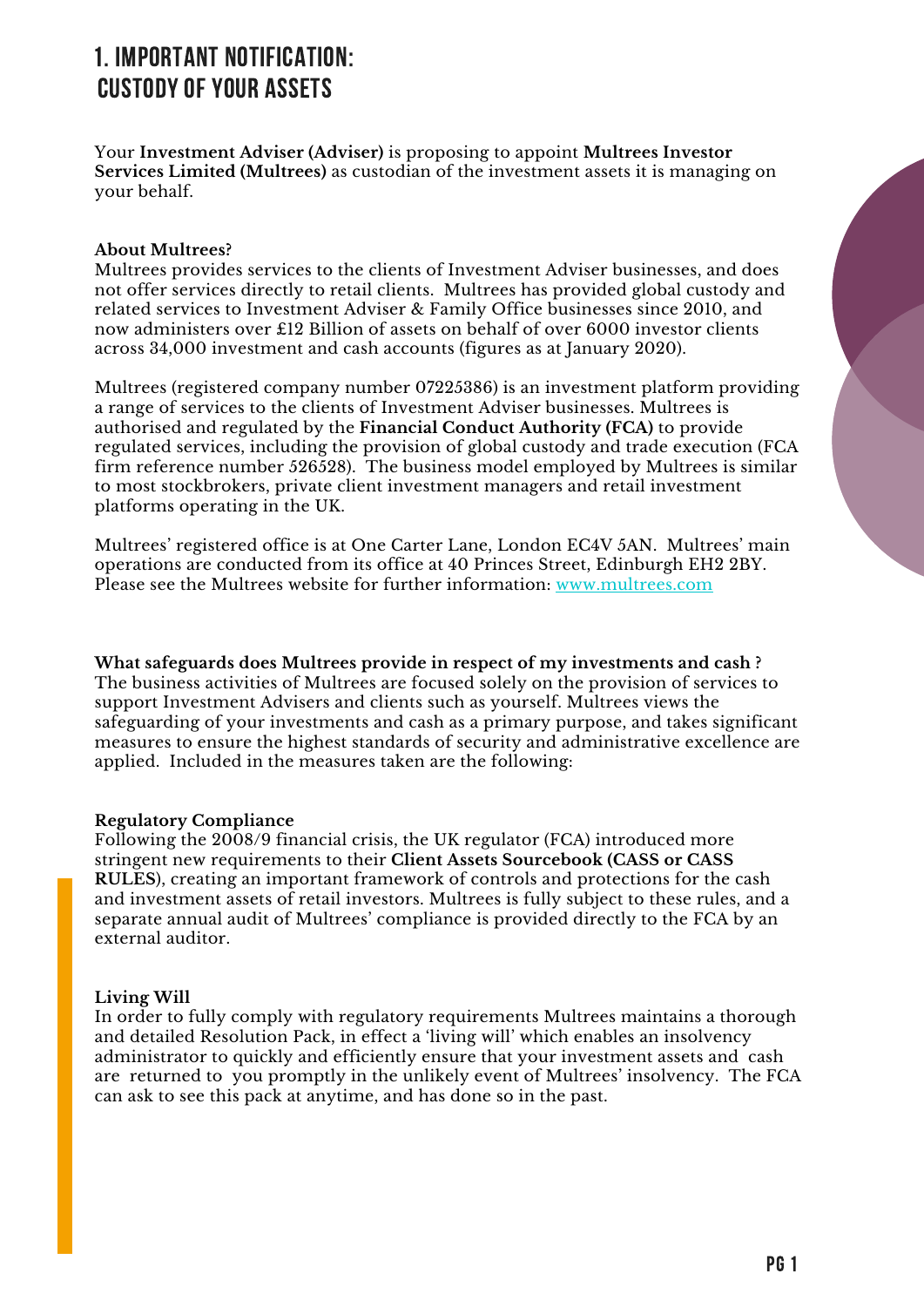## **Control**

Multrees' operations are underpinned by robust operational controls, which are detailed in an industry standard annual **Assurance Report on Internal Controls (AAF 01/06)**. This report is audited externally each year and is available on request from your Adviser.

## **Risk Mitigation**

Multrees does not carry on any risk-taking activities on its own account. Multrees only provides an execution only trading and related global custody safekeeping service on behalf of clients. There are no conflicts of interest between Multrees, yourself or your investment adviser.

## **Strong Service Network**

In order to provide trade execution and safekeeping services globally, including in jurisdictions where it does not have a physical presence, Multrees operates accounts at a contracted network of high quality banks and financial services organisations. Multrees carries out a robust selection process before appointing any new entity to this network, and carries out regular monitoring to ensure that your requirements for asset security are fully upheld with reference to strict criteria.

## **Stable Long Term Ownership**

Multrees is a private limited company which carries no debt, and which is majority owned by a large institutional pension fund (the pension fund of SEB, Sweden's largest bank). The remaining share capital is owned by Multrees' senior management and staff. The long term nature of the investment into the business by the pension fund provides surety and comfort for our clients.

## **Strong Capital Base**

The Multrees balance sheet holds over 200% of required regulatory capital. This means that the financial cushion available in the event of an unforeseen situation is more than sufficient to ensure that Multrees can continue to operate effectively.

## **Strong Contractual relationship**

Your Adviser has negotiated a detailed and comprehensive contract setting out the full terms on which Multrees will provide a custody service to you **(Custody Agreement).** This contract is based on the very high standard used for large institutional investors, and provides clients with a great deal of surety and comfort. A copy of this full contract is available to you upon request.

## **Retail Client Protections**

In respect of the provision of custody services, Multrees will treat you as its client for regulatory purposes, and has classified you as a 'retail client'. This provides you with the highest level of protection available under FCA Rules. Through your Adviser, Multrees is entitled to communicate regulatory disclosures and risk warnings to you, and obtain regulatory consents from you. In doing so Multrees understands that you have authorised your Adviser to act in this way for you.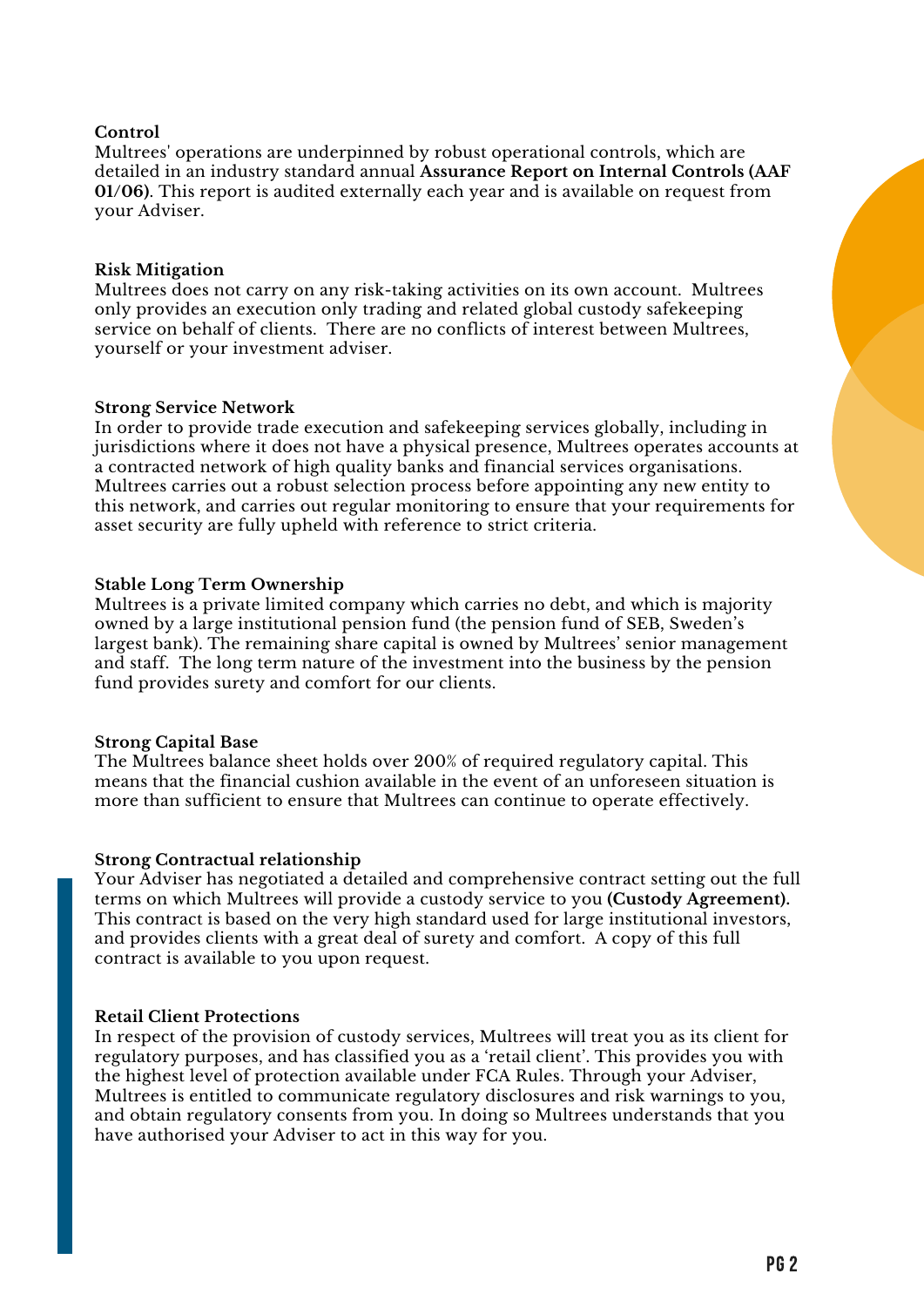# 2. SAFE CUSTODY OF YOUR ASSETS FAQ

In this **Customer Custody Notification (CCN)**, we show you schematically how your assets are held in safekeeping by Multrees, how cash invested by you flows into the Multrees platform and agent network, and we also broadly summarise for you the key terms and conditions of the Custody Agreement. This highlights certain provisions which your Adviser has consented to on your behalf and that will apply to you. Your Adviser will be able to provide you with a full copy of the Custody Agreement upon request. Multrees uses the defined term **"Customer"** in the Custody Agreement to reference clients of our clients (i.e. you -the person or entity who owns the money/assets held in safe custody).

## **How will your investments be held, and with whom?**

As your custodian, Multrees is under an obligation to hold your investments under safe custody. Multrees discharges this duty to you by maintaining a separate record of your investments on its books and records, easily identifiable in an account in your name only.

Under the terms of the Custody Agreement, Multrees is permitted to appoint **subcustodians** and **agents** to facilitate its provision of a custody service to you. Before Multrees appoints a financial institution, it carries out extensive due diligence to ensure that it is financially robust and able to deliver high quality service levels that support Multrees' sub-custody network. Multrees has appointed these sub-custodians and agents under separate agreements, and you will not have any direct day-to day contact with them. This CCN explains how the sub-custodians (and their agents, if applicable) will interact and support Multrees in its provision of its services to you. Regardless of any subcontracting, Multrees is your authorised and regulated custodian responsible for the safekeeping of your assets in accordance with applicable laws and regulations.

# ACCOUNT STRUCTURE:

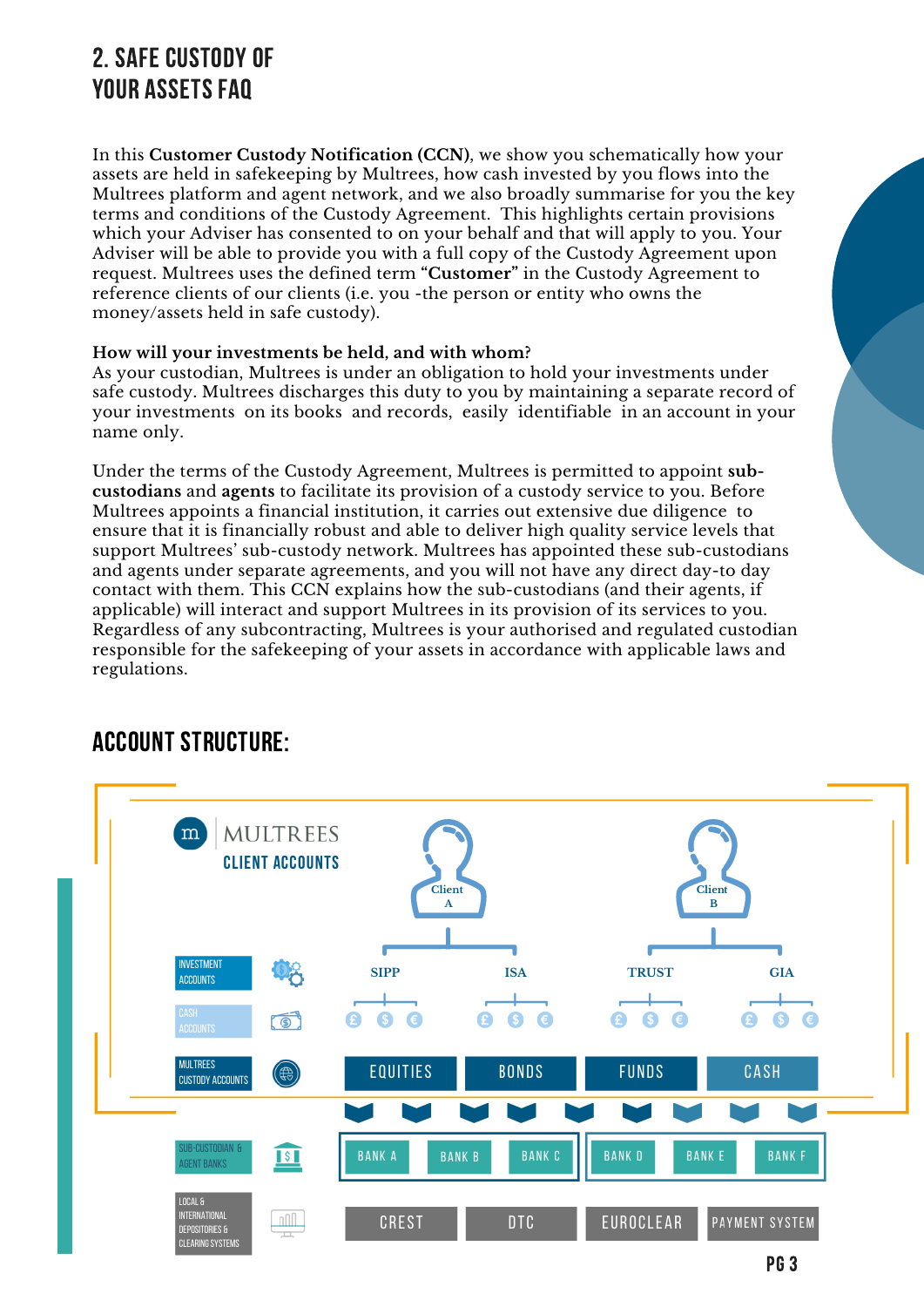Your investments will be held by Multrees, either in one or more accounts with the relevant sub-custodian(s) appointed by Multrees, or by Multrees itself via one of its nominee entities. Multrees has formal agreements in place with each of its nominee companies used in the provision of custody services.

Your individual account at Multrees can be linked to accounts at sub-custodian banks or other agents and will generally be held by the sub-custodian in a pooled account, along with the assets of other Customers of Multrees, or (where local practice dictates) in a pooled account with a clearing system or securities depository. These accounts are expressly identified as client accounts under **English trust law**, and assets cannot be co-mingled with assets of the relevant sub-custodian or Multrees itself.

Where assets are held in one of Multrees' own nominee companies, the use of the nominee company expressly segregates and ringfences the assets from Multrees itself.

### **How will your cash be held, and with whom?**

Multrees is not a deposit taking organisation, but it will control cash by placing it at a diversified network of high quality banks, and ensuring each bank holds your cash on trust as client money in accordance with the FCA Rules. Multrees will maintain a separate record of your cash on its books and records, in an account in your name.

The bank must acknowledge in writing that these monies are held in trust on behalf of Multrees' clients and cannot be used to settle any monies owed by Multrees itself. Multrees will pool the client money it holds for you and other clients in these client bank accounts in accordance with standard market practice.

Although rare, in respect of certain foreign restricted currencies for which Multrees does not generally offer a safe custody service, Multrees may open a client bank account at a financial institution of a type permitted by FCA Rules that operates within the country of such currency.

These accounts are likely to be held on the above basis in that Multrees will take steps to ensure the money is held in an account identified separately to any account used to hold money belonging to Multrees.

Where your money is held in an account that is subject to the law of a jurisdiction other than that of the UK, your rights relating to that money may differ and your money may not be as well protected as it is in the UK.

### **Can your cash be transferred to a third party?**

Other than (i) on your instructions relayed via your Adviser; or (ii) in order to place funds in a client bank account with a bank or other financial institution permitted by FCA Rules; Multrees will not pass your money to a third party other than in accordance with FCA Rules.

Multrees may allow another person (such as an exchange, clearing house or intermediate broker) to hold or control your money, but only if Multrees transfers such money:

(a) for the purpose of a transaction for you through or with that person; or (b) to meet an obligation of yours to provide collateral for a transaction, for example, a margin requirement.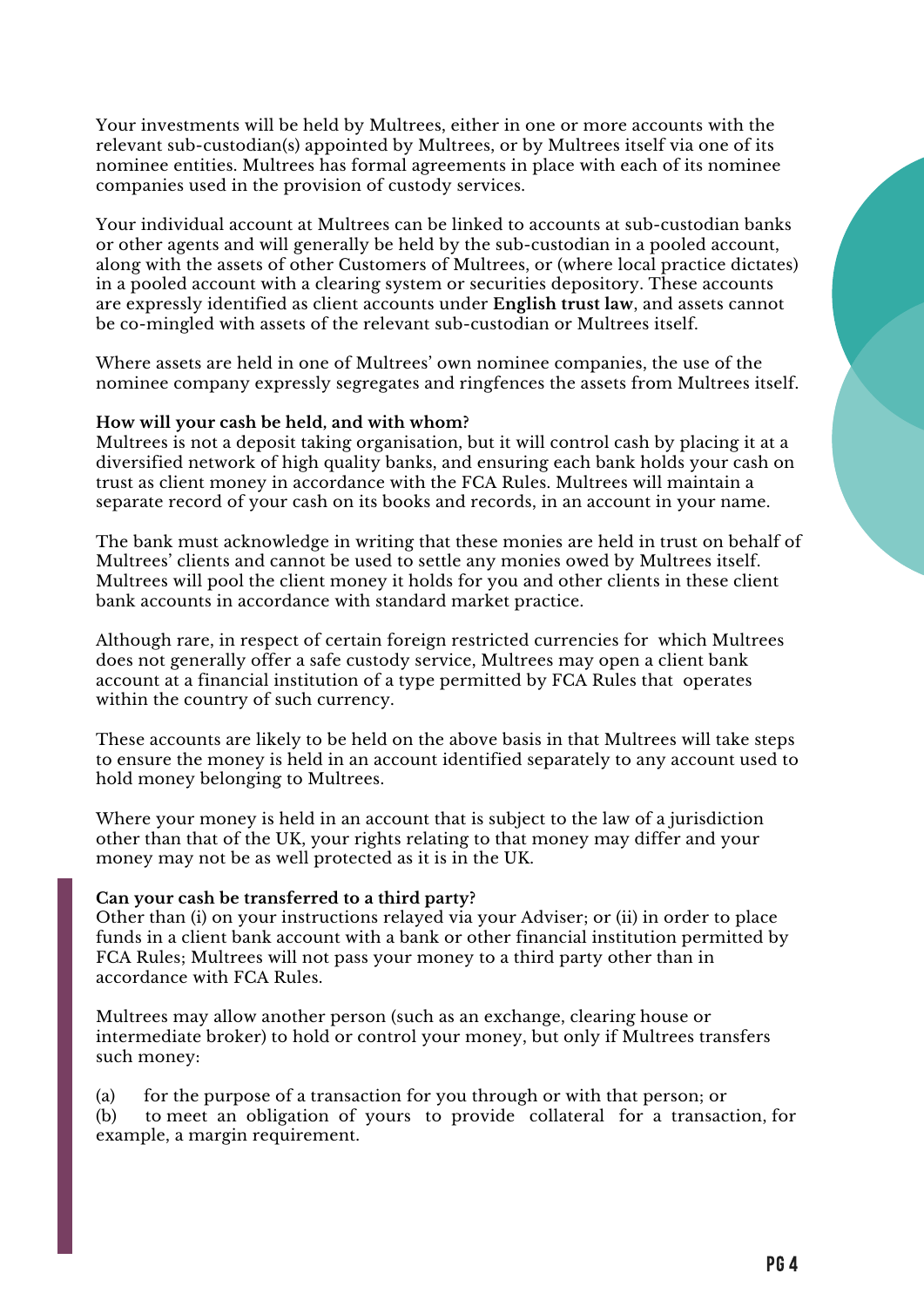# CASH FLOW:



## 3. ADDITIONAL **PROTECTIONS**

**Will you be protected under the Financial Services Compensation Scheme?** Multrees is covered by the Financial Services Compensation Scheme (FSCS) and diversifies cash in your accounts across a number of world class banks. This means that in certain circumstances, and provided you are an eligible claimant, you may be entitled to compensation if Multrees is in default and unable to meet its financial obligations to you. The maximum amount of compensation available to you under the FSCS for "protected investment business" is £85,000.

In the event of a bank or sub-custodian's insolvency, if there is a relevant connection between the sub-custodian and the UK, it may be covered by the FSCS. UK regulated banks holding client money are all covered by the FSCS: provided a Customer is an eligible claimant then he/she would be entitled to compensation.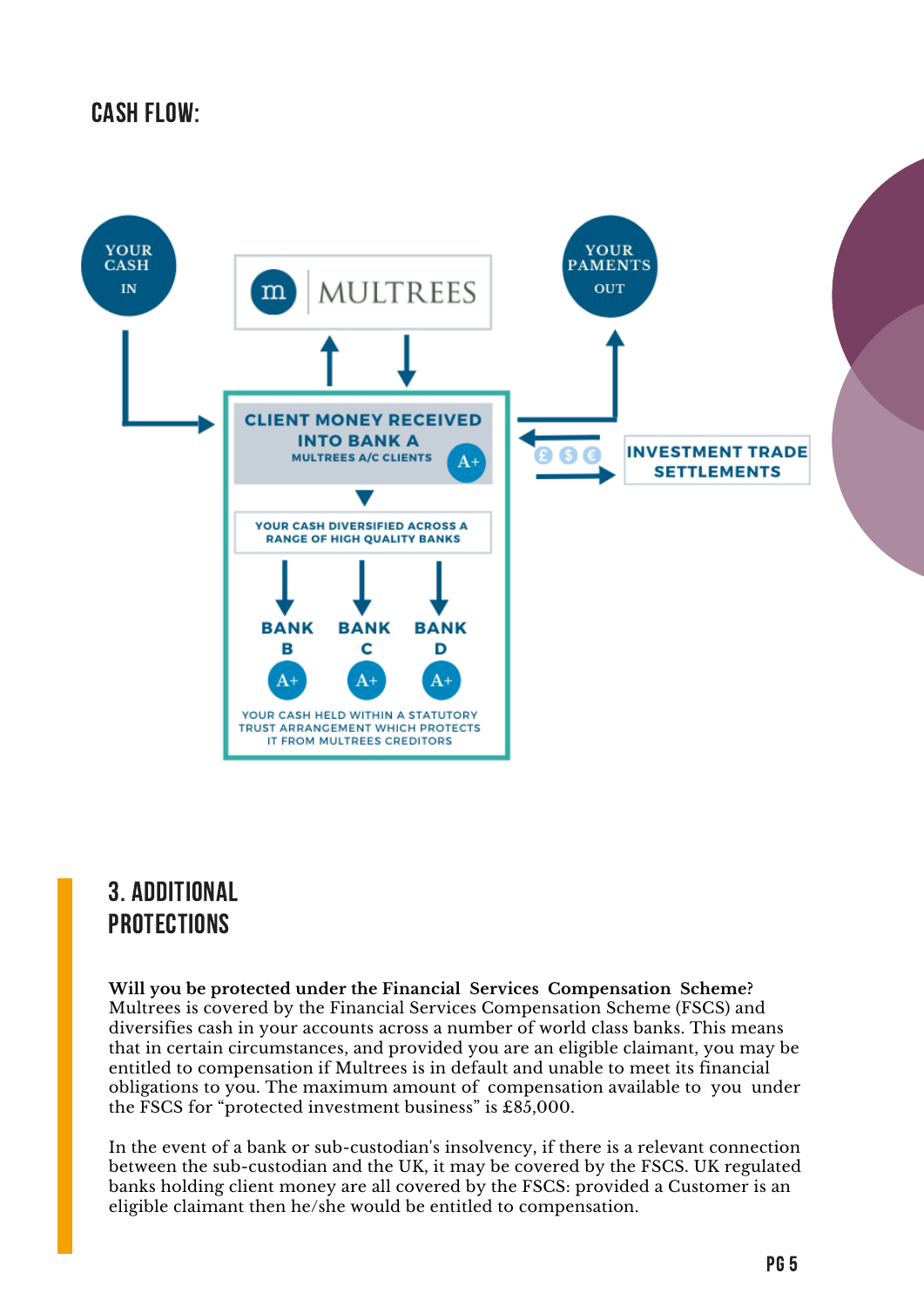As noted above, a compensation limit of £85,000 will apply for "protected investment business" and a compensation limit of £85,000 currently applies to "protected deposits" (these limits may be subject to further change under the FSCS).

For further information about the scheme (including what services are protected, the amounts covered and eligibility to claim), please contact your Adviser or refer to the FSCS [website:](http://www.fscs.org.uk/) [www.FSCS.org.uk](http://www.fscs.org.uk/)

# 4. MULTREES' LIABILITY

**What limits are there on the standard of care and liability that Multrees accepts?** Multrees will exercise reasonable care as can reasonably be expected of a professional custodian in providing its safe custody services to you. Multrees will be liable to you for direct losses incurred by you in consequence of Multrees' own negligence, fraud, willful default or by Multrees breach of contract. Multrees will not be liable for any indirect loss (including loss of profits, goodwill, reputation, business opportunity or anticipated saving), or for special or consequential damages. Liabilities arising in connection with any investments will be limited to the amount of your actual loss.

Neither Multrees nor any sub-custodian shall have a duty to assess the risks inherent in your investments, or to provide investment advice with respect to such investments. You and your Adviser shall at all times bear any risks inherent in particular investments, for example the failure of a counterparty or issuer or any specific risks associated with a particular investment. In performing their duties, Multrees and any sub-custodian shall be entitled to rely on (i) instructions received from your Adviser; and (ii) information (such as pricing information) derived from reputable published sources or reasonably determined by them in their professional judgement.

**Does Multrees have any liability for acts or omissions of third parties?** The full extent of Multrees' liability for sub-custodians and delegates is set out in your Custody Agreement. Where a sub-custodian chosen and directly appointed by Multrees causes you loss, Multrees will be liable to the extent that it has failed to exercise reasonable skill and care in the selection, appointment, supervision or continuing use of that entity.

Multrees will not be liable for the network of clearing houses and other securities depositories that support it and its agents in the provision of a custody service to you, unless the entity is an affiliate of Multrees.

**What steps will Multrees take to recover losses and damages caused by a third party?** Multrees will take commercially reasonable steps to recover any losses or damages arising in connection with your assets where caused by the negligence, fraud or willful default of a third party, but it cannot guarantee that it will be able to do so. Other than in relation to third parties whom Multrees has appointed directly, Multrees is entitled to be reimbursed for its reasonable costs and expenses incurred in taking such steps.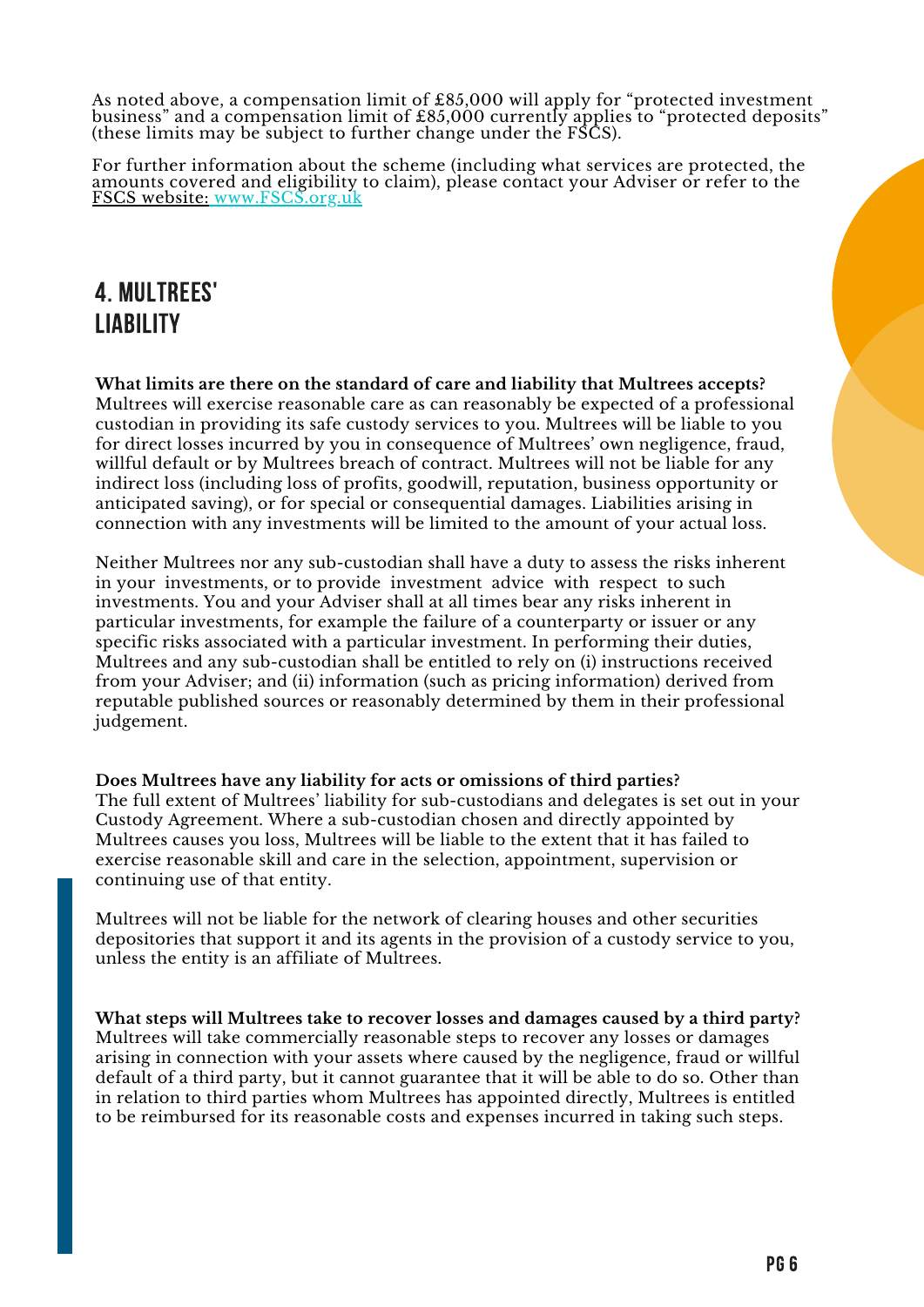# 5. CUSTOMER LIABILITY AND SECURITY

## **What is your liability?**

Under the terms of the Custody Agreement you agree to indemnify Multrees in the unlikely event that Multrees suffers any direct loss in carrying out its custody services for you.

The indemnity is subject to the important proviso that it will not be available to Multrees in the event that such loss arises from any material breach of contract, negligence, fraud or willful default on the part of Multrees (or certain persons it directly appoints to assist with the provision of the services).

In other words, if an act or omission of Multrees contributes to such loss being suffered, then Multrees will not

be able to recover under the indemnity. Your indemnity does not cover any indirect or consequential loss that may be suffered by Multrees.

# 6. VOTING RIGHTS

**Will you be able to exercise voting rights attached to your investments?** Where your investment assets are registered in the name of a sub-custodian's or a depositary's nominee, it may not be possible for you to directly attend annual meetings and similar corporate events.

In the event of (i) a takeover; (ii) other offers or capital reorganisations; and/or (iii) exercising voting, conversion and/or subscription rights, Customers may be allowed to instruct Multrees through their Adviser, where practicable. In some cases it may not be possible to split voting rights with regard to the Adviser's collective Customer position for a particular investment.

In these instances, the Adviser would normally elect in accordance with the majority of instructions.

# 7. PROVISION OF INFORMATION

**What are the arrangements for providing you with information relating to your assets?**

In accordance with FCA Rules, Multrees provides your Manager with valuation reports relating to your assets held by Multrees in safe custody on a quarterly basis. Further detail on the various reports that Multrees is able to produce for you is available from your Adviser.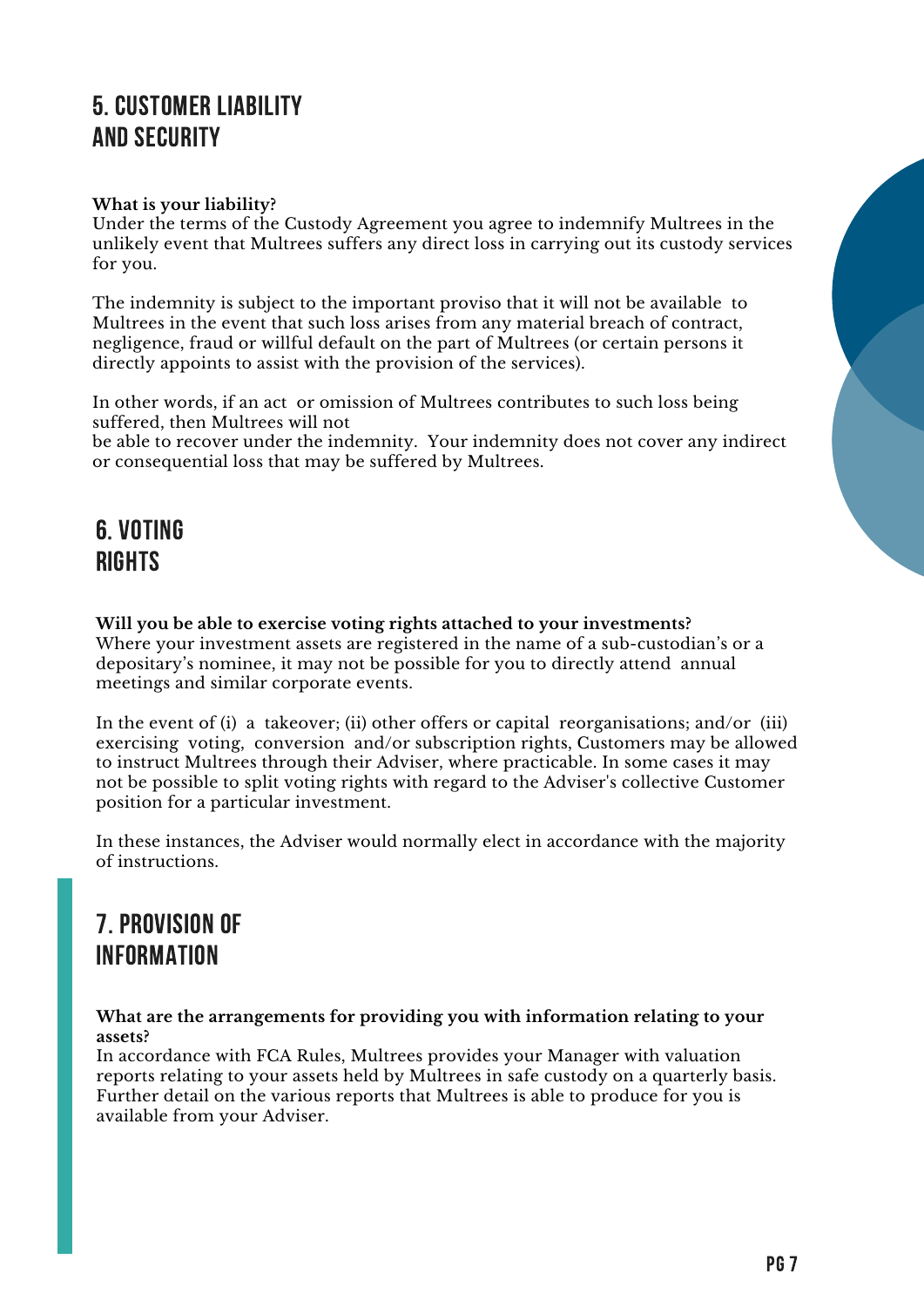# 8. PROTECTIONS AROUND POOLED ACCOUNTS

## **Pooled Investments**

Customer assets held downstream in the Multrees network of sub-custodians and agent banks are in effect held in trust within a 'client' account which protects the assets from the creditors of Multrees. Assets held by our nominee are protected by virtue of the fact that the nominee is a separate entity. Multrees and its sub-custodians will always ensure the maximum protection available for your assets, which will only ever be pooled with third party assets where local market practice dictates that there is no other option, and where your Manager is aware of this fact.

As such, individual entitlements may not be identifiable by separate certificates, other physical documents or equivalent electronic records. In the event of an irreconcilable shortfall following the insolvency of the relevant institution, Customers will share i**n** that shortfall in proportion to their original share of the assets in the pool. The manner in which such shortfall will be dealt with may vary in accordance with the provisions of applicable law and rules. In the event of such an irreconcilable shortfall, assets returned to you may be in the form of cash rather than securities.

## **Pooled Client Money**

FCA Rules require, with some limited exceptions, that in the unlikely event of the insolvency of Multrees, all client money is protected from creditors by the trust established over the client money bank accounts. All client money held by Multrees will be pooled and distributed to Customers pro rata to their entitlements. This means that if there is a shortfall of client money compared to customers' entitlements, you will bear a pro rata share of that shortfall.

In the event of the insolvency of a bank or other financial institution with whom Multrees has placed client money in a pooled account, all client money held in all such pooled accounts will be treated as pooled and any shortfall that arises will be allocated across the entitlements of all relevant Customers in accordance with FCA Rules. Broadly, this means that if there is a shortfall of client money held in pooled accounts, you will bear a pro rata share of that shortfall.

## 9. OVERSEAS JURISDICTIONS

Under the FCA, the UK regulatory environment provides an extremely strong set of rules with which Multrees, regardless of jurisdiction, must comply when safeguarding your investments. Where Multrees is responsible for the safekeeping of your assets in the UK, the high standard of the CASS Rules will apply. Where your investments are held by a third party in a country outside the UK, the legal, regulatory and settlement requirements in that jurisdiction may be different from those applicable in the UK.

In the case where your Adviser has instructed Multrees that investments must be made in particular jurisdictions, and where no other option is available, Multrees cannot always confirm that these assets will be segregated from the investments of that third party, particularly if the third party is the only available sub-custodian/ agent in that country. In the event of the insolvency of the third party, your investments may be treated in a different and less advantageous manner from that which would apply if they were held in the UK.

If this risk is relevant, your Adviser will be aware of it before communicating instructions to Multrees.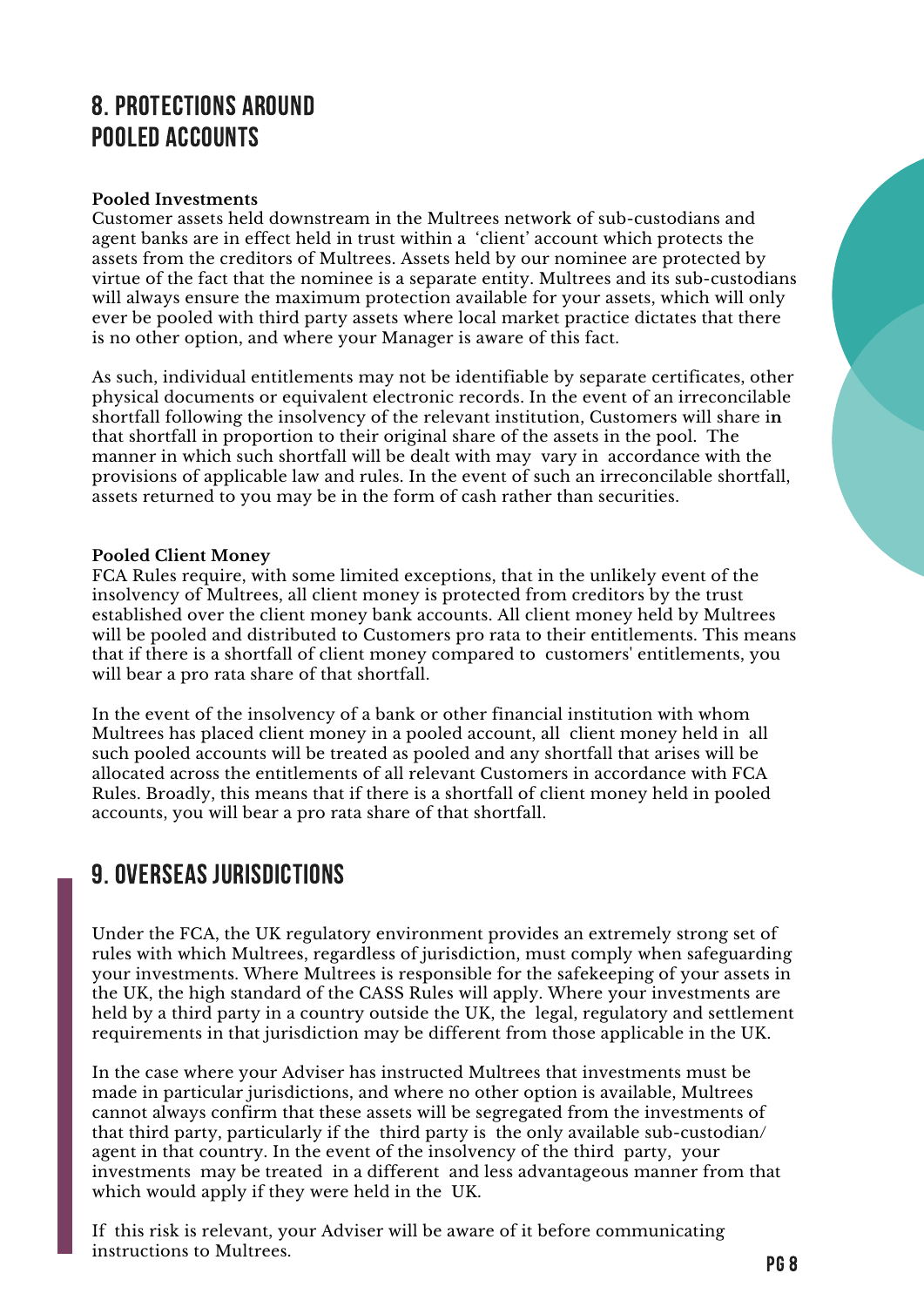# 10. INSTRUCTIONS

**Who will instruct Multrees what to do with your assets and cash?**

Multrees will only act upon instructions received directly from your Adviser - acting in its capacity as your agent – in respect of holdings held by Multrees on your behalf. All instructions should be routed via your Adviser and Multrees will assume that your Adviser has the authority to give any such instructions.

# 11. RIGHTS OF LIEN AND SET OFF

Multrees' lien on assets is strictly limited to the quantum of custody fees properly due from you, or in respect of any credit extended to you by Multrees. Under the terms of the Custody Agreement, Multrees will have (i) a right of lien over your assets; and (ii) a right of set-off against your cash, that it holds for you, to the extent of its properly incurred charges and liabilities arising from the provision of a custody service to you. This lien would only be exercised by Multrees as a last resort, and in close liaison with your Adviser. Sub-custodians and other depositaries used in the provision of Multrees' services to you, may also have a security interest or lien over, or right of set-off in relation to, your money or assets, including in a pooled account.

When Multrees makes such an advance, it will have a lien and right of set-off over the amount advanced and any other of your assets held under custody (including over any investments purchased with such advance) as security for repayment of such advance.

This security right will subsist until such time as:

(a) the advance is settled by the receipt of transfers, proceeds of investment transactions or payments of income against which it was made, or, in default of this resolution occurring, the advance is settled by

(b) a debit from cash held by Multrees on your behalf within the client bank account; or

(c) if such debit would produce a negative balance in the cash account, other reimbursement of the associated advance.

In the unlikely event that Multrees has no option but to exercise a security right under the Custody Agreement, it would do so by selling or disposing of the relevant investment on such terms and conditions (including as to price and date) as Multrees deems expedient, without being responsible for any loss. The net proceeds of such sale/disposal will be applied to the discharge of the advance, together with any interest or expenses of the advance. Any excess will be credited to a client bank account for your benefit.

# 12. INDEBTEDNESS

**What terms apply if Multrees makes advances, or your account is in arrears?**

Multrees does not provide credit or advance margin in the performance of its services. Multrees does not make overdrafts available. However, from time to time, in administering your assets Multrees (or a sub-custodian or other agent) may advance funds against expected receipt of transfers, proceeds of investment transactions or payments of income. If funds are advanced in this way, all such advances are immediately due and payable. Any credit that may be made to your bank account or your records in advance of actual receipt of cleared funds is provisional and may be reversed in the event the funds are not actually collected. If any funds are advanced, interest will be applied as notified to your Adviser.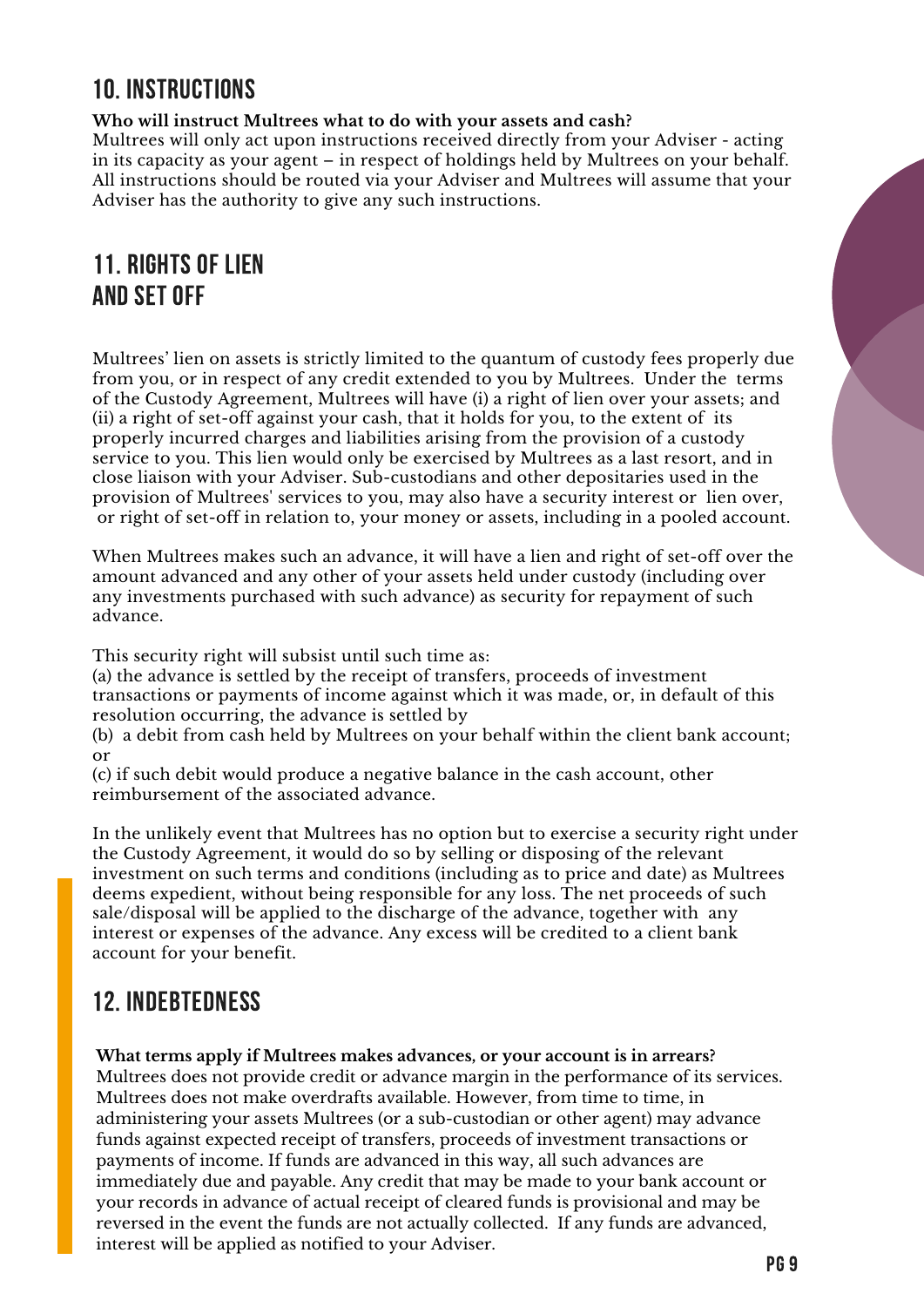## 13. COMPLAINTS

### **Who should complaints and claims be made to?**

Any formal complaints against Multrees should be referred in writing to your Adviser, who will pass the matter on to Multrees to investigate and respond to you via your Adviser. If your complaint has not been resolved to your satisfaction, and you are an eligible complainant, you may be able to refer the complaint to the **Financial Ombudsman Service (FOS)**, whose website is [www.financial-ombudsman.org.uk/FOS](http://www.financial-ombudsman.org.uk/.FOS) is an organisation whose purpose is to give consumers a free and independent service for resolving disputes with financial firms. Details of the persons who are "eligible complainants" can be obtained from the FOS.

## 14. CONFLICTS OF INTEREST POLICY

### **How does Multrees manage conflicts of interest?**

Under FCA Rules, Multrees is required to identify, prevent, manage and, where required, disclose conflicts of interest that may arise between Multrees and its clients, or between different clients of Multrees. Multrees maintains a Conflicts of Interest Policy, a summary of which is available upon request via your Adviser.

## 15. DATA PROTECTION

### **Use of your data and information**

Multrees may process your personal data as a data controller and/or a data processor, acting at all times in accordance with all applicable laws and regulations (including the European **General Data Protection Regulation (GDPR)** as implemented in the UK under the Data Protection Act 2018).

Multrees will receive and process your personal data as strictly required in order for Multrees to act as a custodian and provide related services for you. This includes carrying out standard **Anti-Money Laundering (AML)** and **Know Your Customer (KYC)** checks. This personal data includes your contact details and identity details required for AML and KYC checks, and financial information required for Multrees' provision of custody services. Multrees collects this personal data from you via your Adviser and from publicly available sources (as applicable).

Multrees will process your personal data as necessary to deliver custody services to you/ your Adviser, and as required for Multrees' compliance with applicable law and/or regulation.

Multrees employs sub-custodians to facilitate the provision of your safe custody service. Multrees shall provide such personal data to sub-custodians, banks and other service providers as reasonably required to facilitate the custody and administration of your investments. Each of these parties will process your personal data on Multrees' behalf and may retain this information in such form and for such duration as may be required to perform these duties. Multrees and/or such other party may be required to transmit personal data to any country in which you hold investments or from where you derive income or profits. Multrees will ensure that any such transfers are safeguarded to the fullest extent possible.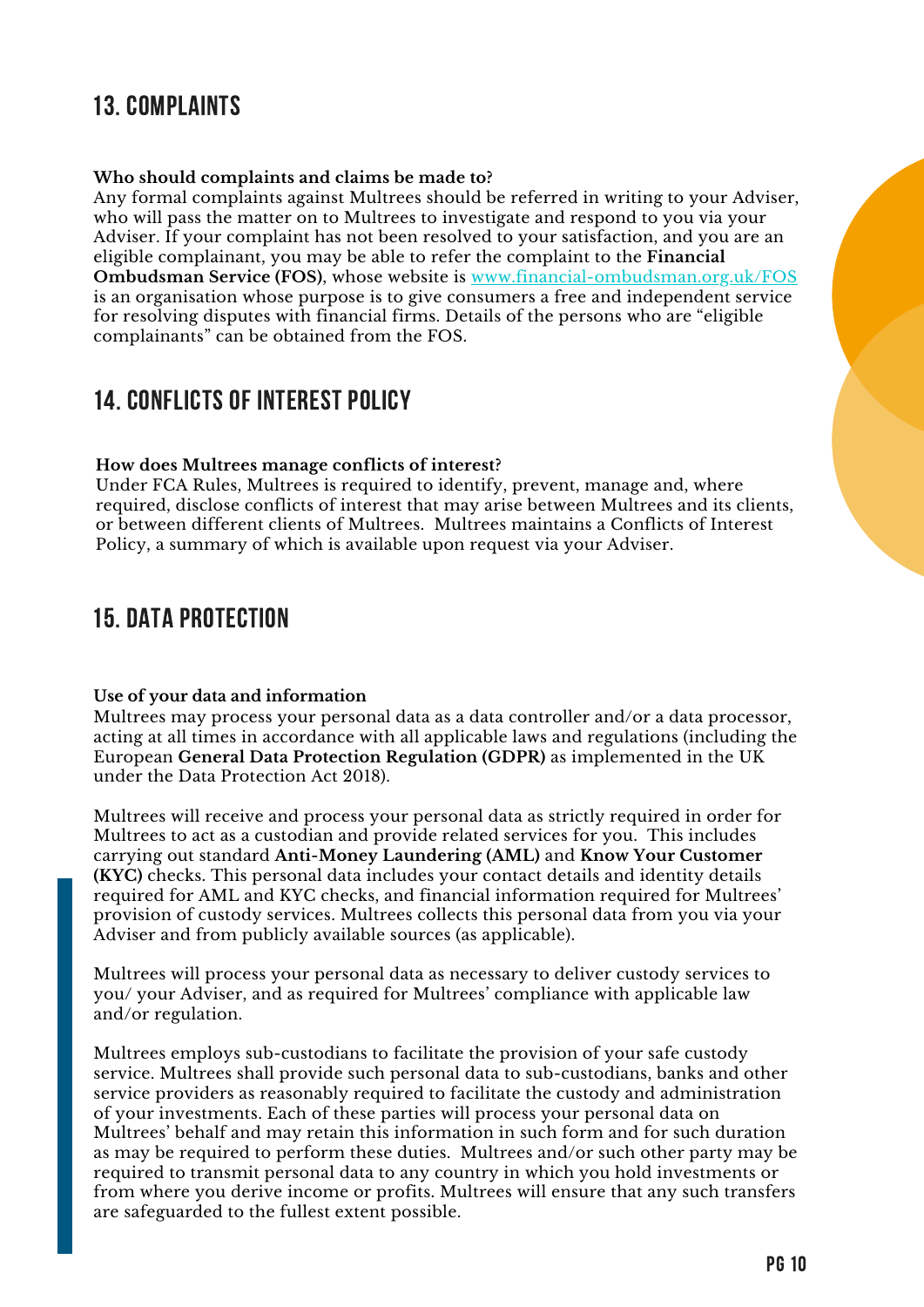Data protection laws in the UK provide individuals with certain rights regarding the use of their personal information. In particular, you have the right to:

(a) access the personal data that Multrees holds about you in certain circumstances (b) ask Multrees to delete or correct any personal data that it holds about you (to the extent reasonable)

(c) prevent Multrees processing your personal data in certain circumstances (d) port your personal data in certain circumstances

(e) withdraw any consent that you have given (note that his does not affect the lawfulness of processing based on consent before withdrawal); and

(f) lodge a complaint with the UK regulator, the Information Commissioner's Office, if you have concerns about how Multrees uses your personal data. To find out more, please see [www.ico.org.uk/concerns/](http://www.ico.org.uk/concerns/)

Should you require further detail on the personal data held by Multrees and/or the extent of data processing Multrees carries out in order to deliver its services for you, or if you would like to contact Multrees to exercise your rights, your Adviser may submit a subject access request (SAR) or seek to exercise any of your other rights on your behalf and Multrees will be happy to assist. Multrees' Data Protection Officer can be contacted at the following address:

The Data Protection Officer Multrees Investor Services Limited 40 Princes Street Edinburgh EH2 2BY

For further information on how Multrees will protect your personal information please see our Privacy Notice on our website: [www.multrees.com/privacy-policy](http://www.multrees.com/privacy-policy-disclaimer/)disclaimer/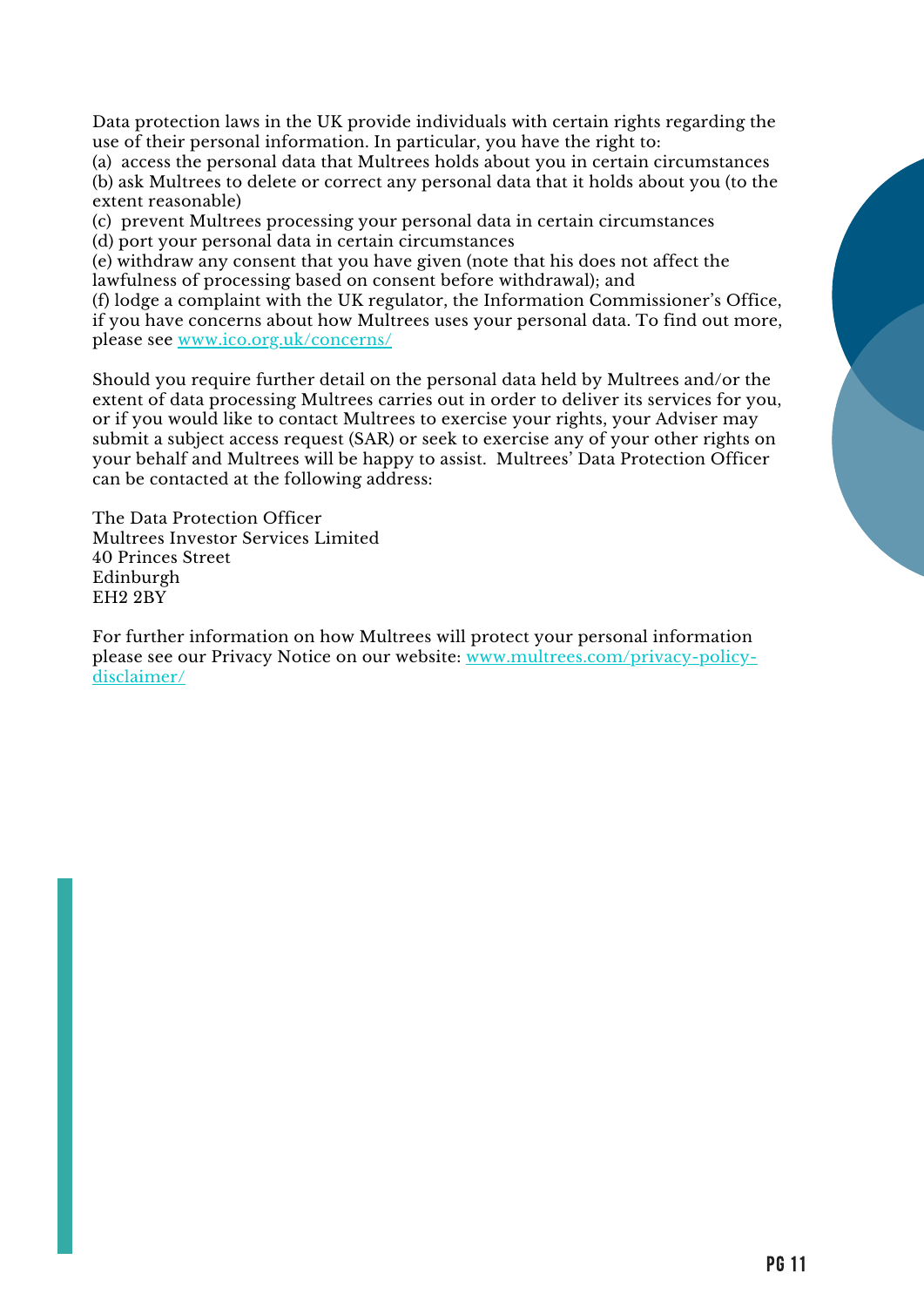# GLOSSARY

### **The Financial Conduct Authority (FCA)**

The conduct regulator for financial services firms and financial markets in the UK.

### **The Client Assets Sourcebook (CASS or CASS RULES)**

CASS is a FCA rulebook with the principal objective of keeping Client Assets safe in the event of a firm's failure. A fundamental requirement of the CASS Rules is that firms must keep client money separate from firm money in segregated client money bank accounts and register custody assets appropriately. This ensures that client money and custody assets are ring-fenced in the event of the insolvency of the firm. Ultimately, protecting clients is at the heart of these rules.

### **Customer Custody Notification (CCN)**

Is the overview prepared by Multrees and provided to the Manager which summarises the Services and which contains certain disclosures which are required to be made by Multrees in accordance with the FCA Rules.

### **Sub-Custodians**

A sub-custodian is an institution appointed by Multrees to provides custody services, with respect to securities traded in a particular market or jurisdiction.

### **Client Relationship Manager (CRM)**

Is an employee of Multrees who manages your investment managers account, providing guidance and advice and ensuring all of the customer's needs are being met.

### **Manager or Adviser**

Is your investment or asset manager who is authorised by you, as your agent to arrange on their behalf for the custody of their assets and investments.

### **Client Money Bank Accounts**

This is your client bank account, in which Client Money will be held, as that term is defined in the FCA Rules.

### **Pooled Client Accounts**

A PCA is a specific type of bank account in which a business holds money on behalf of its clients. The money in these accounts belongs to the clients.

### **English Trust Law**

Concerns the creation and protection of asset funds, which are usually held by one party for another's benefit.

#### **Anti-Money Laundering regulations (AML)**

Refers to a set of laws, regulations, and procedures set by the FCA intended to prevent criminals from disguising illegally obtained funds as legitimate income. Though anti-moneylaundering (AML) laws cover a relatively limited range of transactions and criminal behaviors, their implications are far-reaching.

#### **Know Your Customer (KYC)**

Is the process by which companies verify the identity and financial conditions of customers before doing business with them.

### **Conflicts of Interest Policy**

Means Multrees' policy for dealing with identification and management of conflicts of interest in accordance with the FCA Rules.

#### **Data Protection Laws**

Means all applicable legislation and regulations relating to the processing of personal data and privacy including (without limitation), the General Data Protection Regulation 2016/679, the Data Protection Act 2018 and any regulations or instruments enacted under that Act, the Privacy and Electronic Communications (EC Directive) Regulations 2003 and the Data Protection (Processing of Sensitive Personal Data) Order 2000 or any amendments and/or re-enactments.